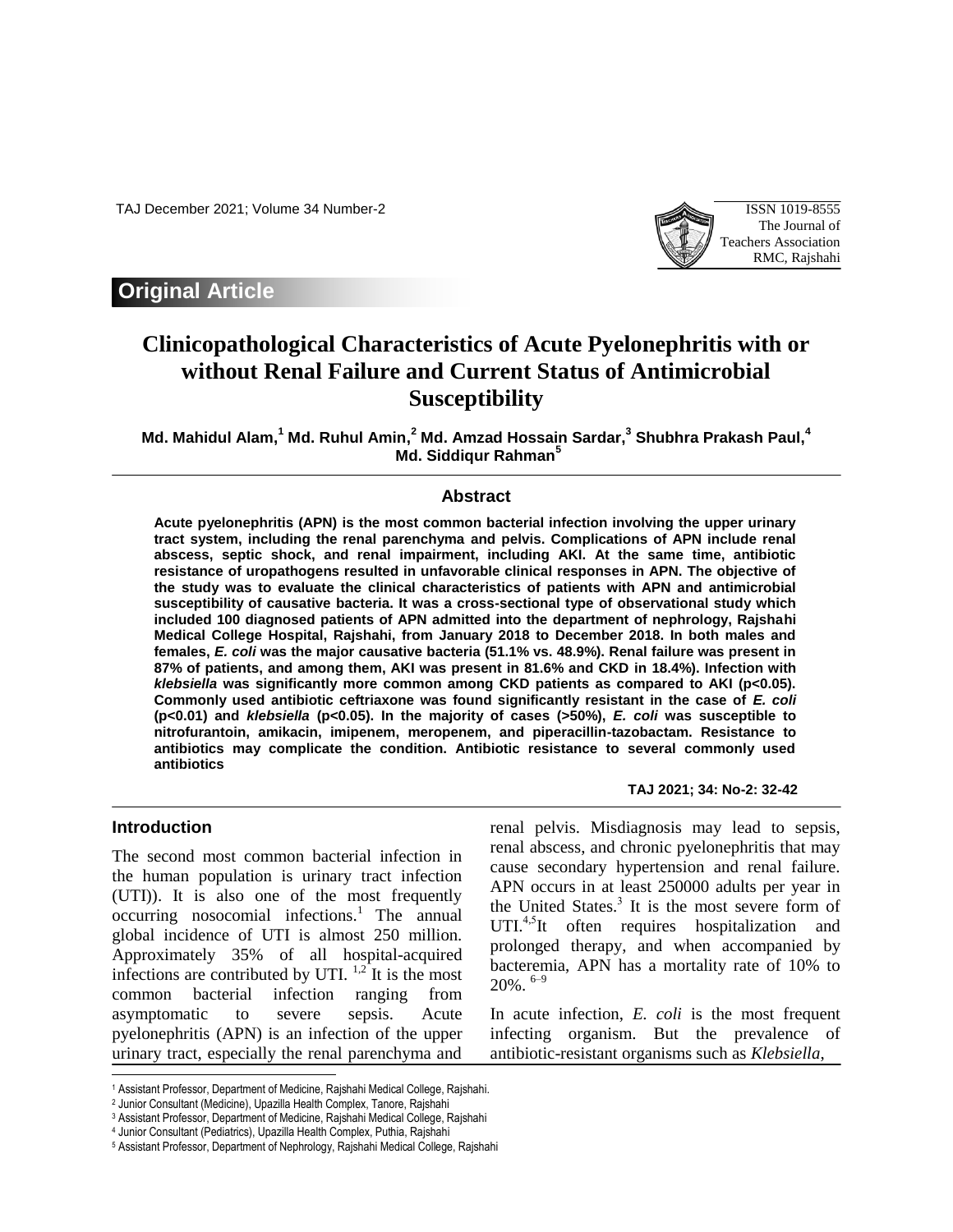Proteus, Serratia, Enterobacter, *Pseudomonas* increases in complicated UTIs. Among Grampositive bacteria*, S. saprophyticus, E. faecalis, S. agalactiae, S. pyogenes, S. aureus* are usually present and resistant to a variety of antibiotics.  $8,10$ The rate of antibiotic resistance is high among uropathogens. The frequency of resistance to antibiotics is directly linked to irrational use of antibiotics and use of antibiotics used in inadequate dose and duration. Treatment of UTI is often started empirically, and therapy is based on information determined from the antimicrobial sensitivity pattern of the urinary tract pathogens in a given community.<sup>11,12</sup> Nowadays, more and more drug-resistant strains of uropathogens have been isolated in patients with APN admitted to hospital than before. Ongoing research on susceptibility patterns of uropathogens is necessary for the precise choice of empirical antibiotics.

### **Materials and Methods**

This was a cross-sectional type of observational study on 100 diagnosed patients of culture-positive APN admitted to the department of nephrology, Rajshahi Medical College Hospital, Rajshahi, Bangladesh, from January 2018 to December 2018. In addition to the clinical diagnosis, patients were required to meet more than 3 of the following five criteria: 1) clinical symptoms of APN (chilling, nausea, vomiting, flank pain); 2) costovertebral angle tenderness; 3) leukocytosis (higher than  $10,000/\mu L$ ); 4) fever (higher than 38.5°C); 5) white blood cell (WBC) count  $\geq$ 5 cells per high power field on centrifuged urine sediment or  $> 10^5$  CFU/ml microorganisms in urine culture.<sup>7</sup>

Infected site (right, left, and both) was localized with clinical symptoms such as flank pain and costovertebral angle tenderness. In cases with vague clinical symptoms, we judged the localization by radiologic findings. The urine collecting methods for males were that lift the prepuce, wash the urethral meatus and collect the mid-stream urine in a sterile plastic cup with a lid, and in female cases, wash the perineum and the urethral meatus by the identical method, and collect the mid-stream urine.

For urine culture, all patients were advised to collect a clean-catch midstream urine sample in a sterile wide-mouthed container supplied by the laboratory and to bring the sample to the laboratory as early as possible. Identification of bacterial pathogens was made by microscopy, culture, and conventional biochemical tests. Antibiotic susceptibility testing will be done for ceftriaxone, cefixime, ceftazidime, cefepime, imipenem, meropenem, azithromycin, cotrimoxazole, moxifloxacin, linezolid, tigecycline, cefuroxime, gentamicin, ciprofloxacin, levofloxacin, doxycycline, nitrofurantoin, amikacin, piperacillin-tazobactam, and coamoxiclav. The presence of renal failure, need for dialysis, and hospital stay will be recorded as outcome variables.

Comparison of continuous variables between independent two groups was performed by t-test, comparison of the frequency was analyzed by Pearson chi-square test, and the criterion of the determination of significance was p<0.05. Data were analyzed by SPSS software.

## **Results**

Among the total 100 cases, 51 cases were male, 49 cases were female, and the ratio of male to female was 1.04:1. The mean age was  $48.60 \pm 12.28$  yrs. Most of our patients (88%) were between 30 to 69 years of age, and the highest frequency (35%) was observed in the 50 to 59 years age group. The mean duration of hypertension was 8.63  $\pm$  4.64 years, and the mean duration of diabetes was 7.98  $\pm$  4.51 years. Mean hospital stay was  $5.70 \pm 1.20$  days. The mean total count of WBC, serum creatinine, and RBS were 15534.0  $\pm$  3356.71, 4.53  $\pm$  4.76, and 9.96  $\pm$  6.81, respectively. The mean total sensitive antibiotic was  $4.69 \pm 2.37$ , and total resistant antibiotic was  $8.60 \pm 2.70$  respectively [Table-1 & Figure- I].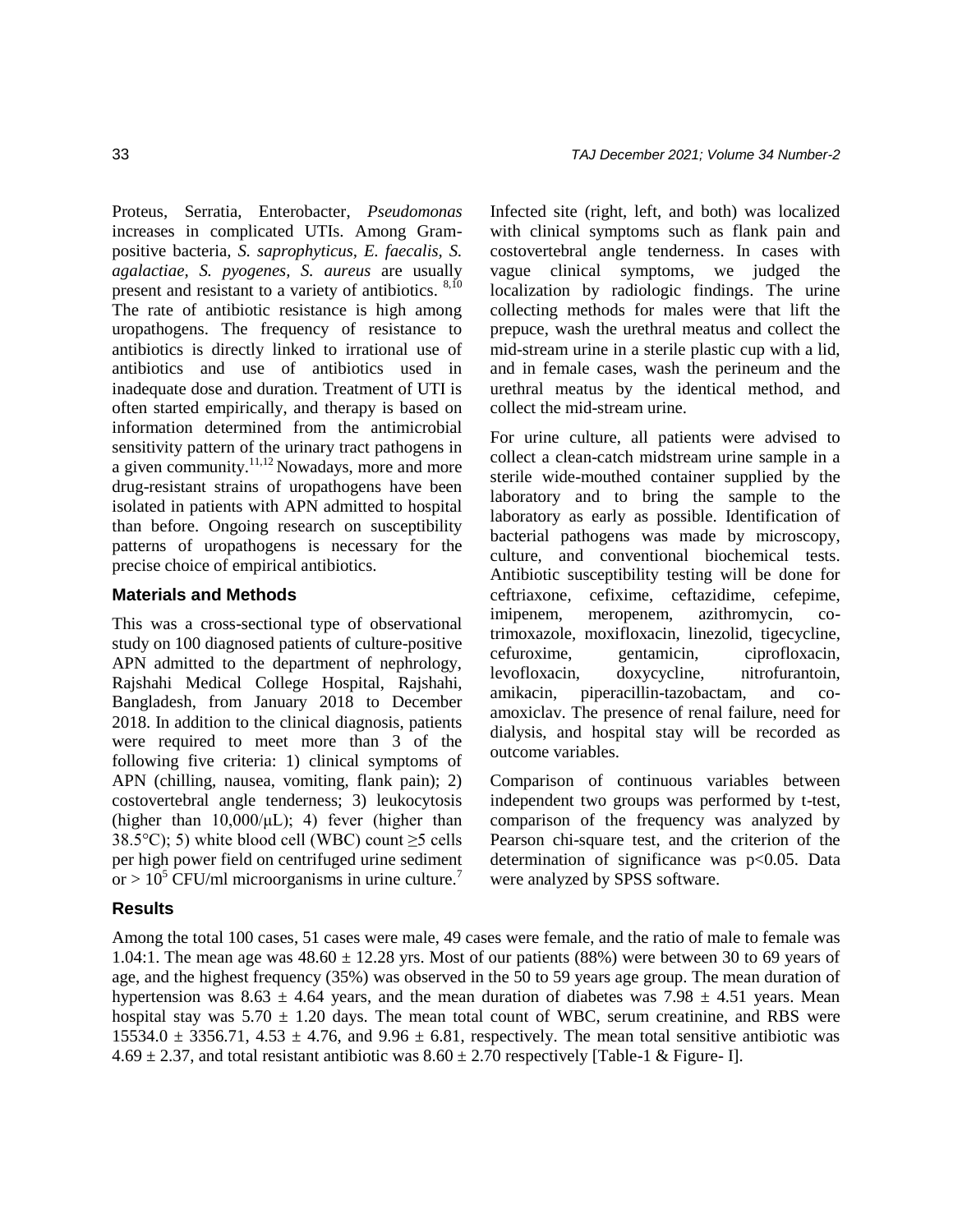| <b>Variables</b>                        | $Mean + SD.$          |
|-----------------------------------------|-----------------------|
| Age (years)                             | $48.60 \pm 12.28$     |
| Duration of diabetes (years)            | $7.98 \pm 4.51$       |
| Duration of hypertension<br>(years)     | $8.63 \pm 4.64$       |
| Hospital stay (days)                    | $5.70 \pm 1.20$       |
| Total count of WBC<br>$(\gamma$ cmm $)$ | $15534.0 \pm 3356.71$ |
| Serum creatinine (mg/dl)                | $4.53 \pm 4.76$       |
| $RBS$ (mg/dl)                           | $9.96 \pm 6.81$       |
| Total sensitive antibiotic              | $4.69 \pm 2.37$       |
| Total resistant antibiotic              | $8.60 \pm 2.70$       |

**Table 1:** Mean  $(\pm SD)$  values of sociodemographic and clinical characteristics (N=100)

The age group included in this study ranged between 15 to 80 years. The maximum numbers of patients were in the age group of 50-59 years (35.0%) [Figure-I].



Figure-I: Age distribution of patients with APN

Out of these 100 patients, 87% patients had renal failure; among them, 81.6% had AKI, and 18.4% were suffering from CKD. Leukocytosis was present in 82% of patients. Among patients without renal failure, 61.5% of patients had >30 pus cells in the urine, and only 7.7% of patients had BOO. 97.2% of patients with AKI had leukocytosis, 67.6% patients had >30 urinary pus cells, and 16.9% patients had BOO. Among patients with CKD, none had leukocytosis;  $> 30$  pus cells in urine were present in 50% of patients, and BOO was present in 18.8% of patients [Table-2].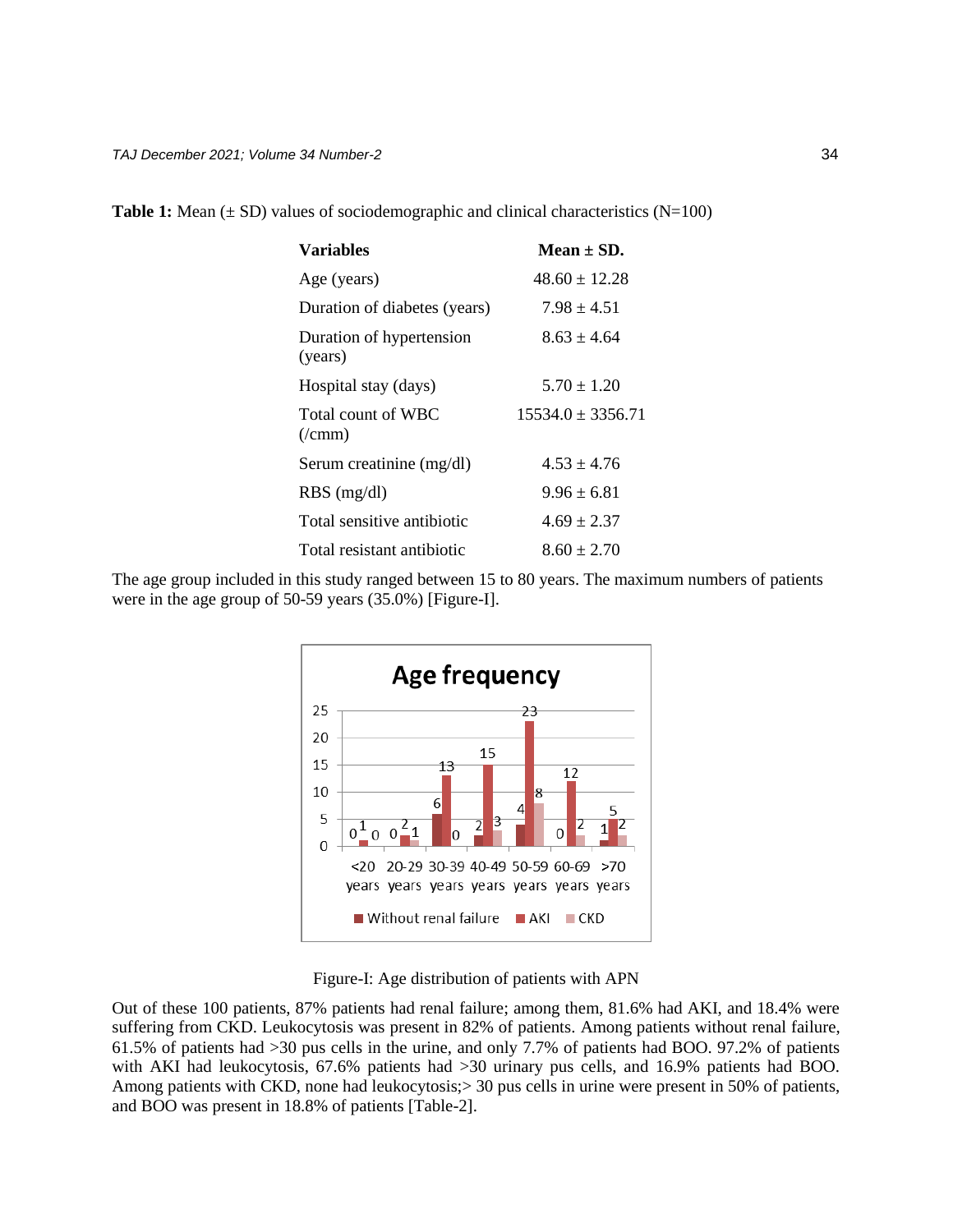*E. coli* was isolated in 88 (88%) patients; *Pseudomonas* in 9 (9%) patients and *Klebsiella* were isolated in 3 (3%) patients as a causative organism for APN. Most of the patients with APN were >30 Years of age (96.0%). DM was present in 50.0%, and hypertension was present in 30.0% of patients. 19.0% of patients had a history of diabetes for more than ten years, and 28.0% of patients had a history of hypertension for more than five years. There was no significant difference of bacterial isolates in different age groups, sex groups, patients with DM, and DM duration more than ten years. In both males and females, *E. coli* was the major causative bacteria (51.1% vs. 48.9%). *Klebsiella* infection was significantly more frequent among CKD patients  $(66.7\%, p<0.05)$  [Table-3].

Commonly used antibiotics like ceftriaxone were found significantly resistant in the case of *E. coli*  $(p<0.01)$  and *klebsiella* ( $p<0.05$ ). Most bacterial isolates were found to be resistant to many other antibiotics that are commonly used in UTI in our countries, such as cefixime, cefuroxime, co-amoxiclav, and co-trimoxazole. In the majority of cases (>50%), *E. coli* was susceptible to nitrofurantoin, amikacin, imipenem, meropenem, and piperacillin-tazobactam. *pseudomonas* was susceptible to meropenem, imipenem, amikacin, levofloxacin. It is also significantly susceptible to ceftazidime  $(p<0.05)$ ciprofloxacin and cefepime  $(p<0.01)$  [Table-4.b]. E. Coli is also significantly sensitive to tigecycline (p<0.05) [Table-4.a]. In most cases *pseudomonas* was susceptible to meropenem, imipenem, amikacin, levofloxacin. It is also significantly susceptible to ceftazidime (p<0.05) ciprofloxacin and cefepime (p<0.01) [Table-4.b]. Most of the Klebsiella were found to be susceptible to meropenem, levofloxacin, amikacin, and nitrofurantoin [Table-4.c,d].

|                       | Without          | <b>With renal failure</b> |            |  |
|-----------------------|------------------|---------------------------|------------|--|
|                       | renal failure    | AKI                       | <b>CKD</b> |  |
|                       | $(n=13)$         | $(n=71)$                  | $(n=16)$   |  |
|                       | $\mathbf{n}(\%)$ | $\mathbf{n}(\%)$          | $n$ (%)    |  |
| TC (WBC) > 11,000/cmm | 13 (100)         | 69 (97.2)                 | 0(0)       |  |
| Urine albumin         |                  |                           |            |  |
| Trace                 | 0(0)             | 5(7.0)                    | 3(18.8)    |  |
| $+$                   | 10(76.9)         | 41(57.8)                  | 8(50.0)    |  |
| $++$                  | 3(23.1)          | 24 (33.8)                 | 4(25.0)    |  |
| $+++$                 | 0(0)             | 1(1.4)                    | 1(6.2)     |  |
| Urine pus cell        |                  |                           |            |  |
| <10                   | 0(0)             | 7(9.9)                    | 1(6.2)     |  |
| $10 - 20$             | 3(23.1)          | 12(16.9)                  | 5(31.3)    |  |
| 20-30                 | 2(15.4)          | 4(5.6)                    | 2(12.5)    |  |
| >30                   | 8(61.5)          | 48 (67.6)                 | 8(50.0)    |  |
| Urine RBC             |                  |                           |            |  |
| $<$ 5                 | 8(61.5)          | 34(47.9)                  | 11 (68.8)  |  |
| $5-10$                | 4(30.8)          | 31(43.7)                  | 4(25.0)    |  |
| $10-20$               | 0(0)             | 3(4.2)                    | 0(0)       |  |
| $>20$                 | 1(7.7)           | 3(4.2)                    | 1(6.2)     |  |
| Renal stone           | 0(0)             | 2(2.8)                    | 0(0)       |  |
| <b>BOO</b>            | 1(7.7)           | 12(16.9)                  | 3(18.8)    |  |
|                       |                  |                           |            |  |

**Table 2:** Investigations profile of patients with APN. (N=100)

NB- WBC- white cell count. BOO- bladder outlet obstruction.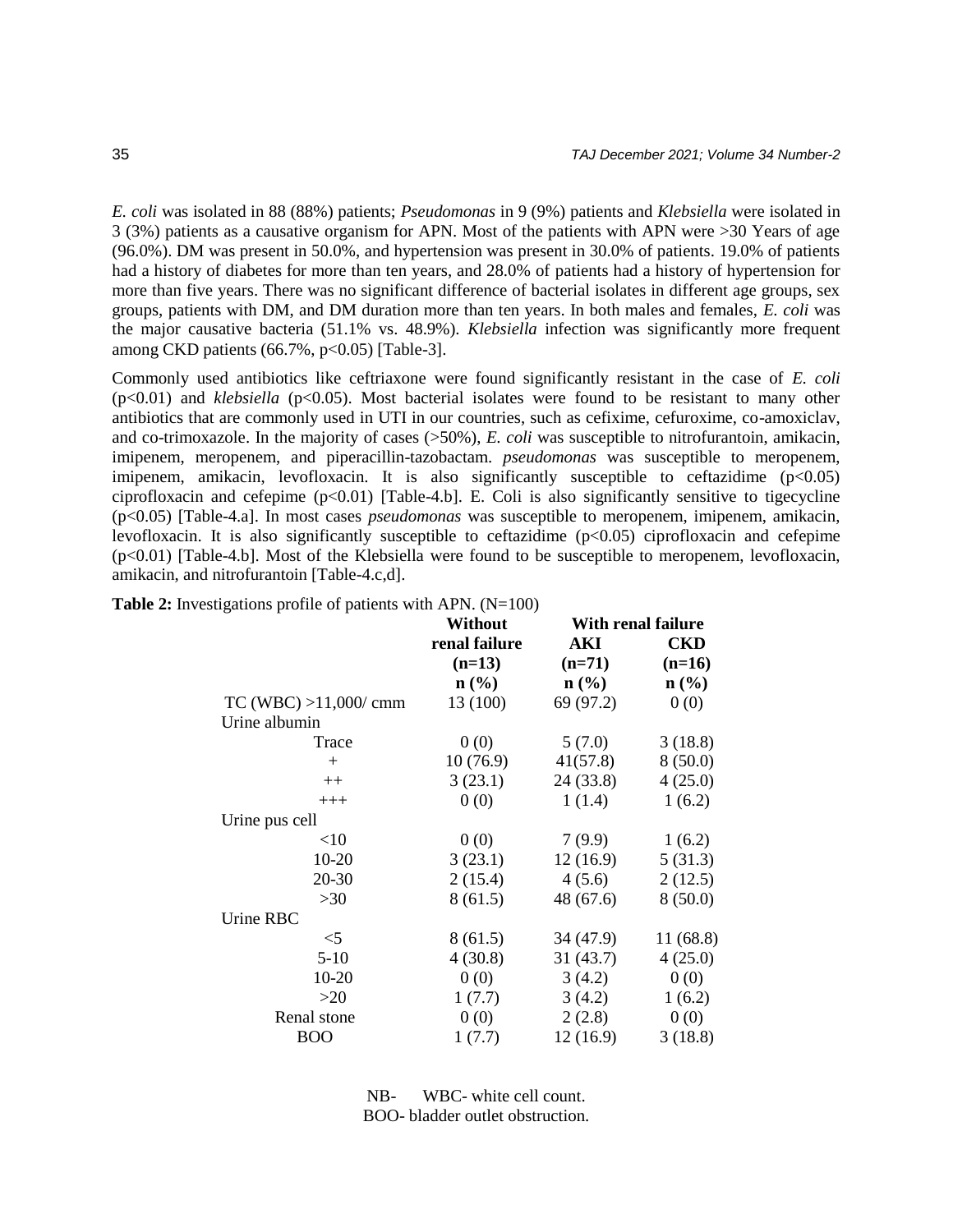**Table 3:** Sociodemographic characteristics of the patients and their relationship with types of bacteria isolated from urine culture (N=100)

|               |                         | E. coli   | <b>Pseudomonas</b> | Klebsiella  |
|---------------|-------------------------|-----------|--------------------|-------------|
|               |                         | $(n=88)$  | $(n=9)$            | $(n=3)$     |
|               |                         | $n$ (%)   | $n$ (%)            | $n$ (%)     |
| Age           | $<$ 30                  | 4(4.5)    | 0(0)               | 0(0)        |
|               | >30                     | 84 (95.5) | 9(100)             | 3(100)      |
| <b>Sex</b>    | Male                    | 45(51.1)  | 5(55.6)            | 1(33.3)     |
|               | Female                  | 43 (48.9) | 4(44.4)            | 2(66.7)     |
| <b>DM</b>     |                         | 44 (50.0) | 4 (44.4)           | 2(66.7)     |
|               | Duration<br>$>10$ years | 17(38.6)  | 1(25.0)            | 1(50.0)     |
| Hypertension  |                         | 26(29.5)  | 3(33.3)            | 1(33.3)     |
|               | Duration<br>$>5$ years  | 25(96.2)  | 2(66.7)            | 1(100)      |
| Renal failure |                         | 75 (85.2) | 9(100)             | 3(100)      |
|               | AKI                     | 63 (84.0) | 7(77.8)            | 1(33.3)     |
|               | <b>CKD</b>              | 12(16.0)  | 2(22.2)            | $2(66.7)^*$ |
| Total         |                         | 88 (100)  | 9(100)             | 3(100)      |
|               |                         |           |                    |             |

\*p<0.05, \*\*p<0.01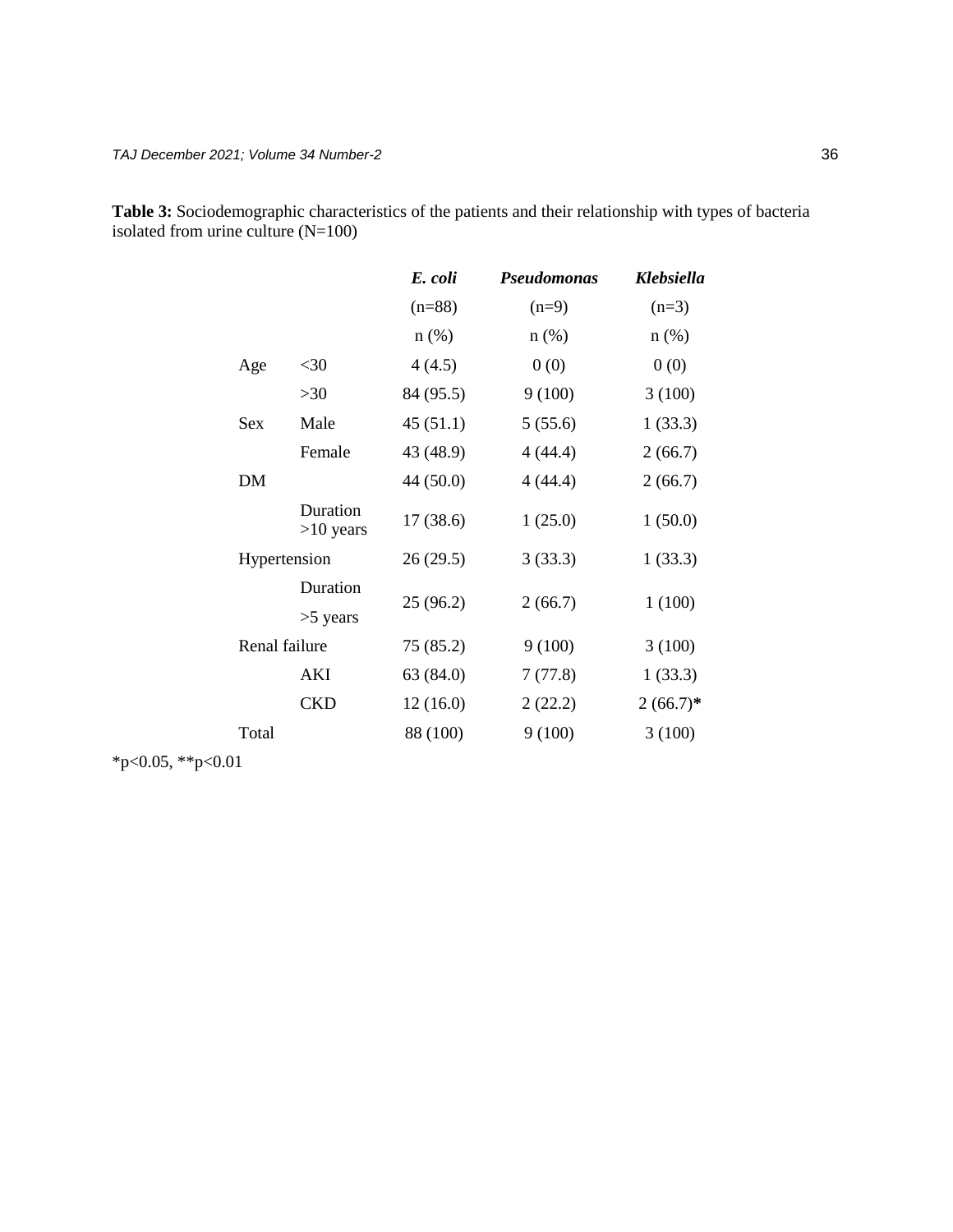**Table 4:** Susceptibility of bacteria to various drugs (N=100)

**Table 4 (a):** Susceptibility of bacteria to Cephalosporins and Penicillins.

| <b>Ceftriaxone</b>          | <b>Cefixime</b>             | <b>Ceftazidime</b>          | <b>Cefepime</b>             | Cefuroxime                  | Co-Amoxiclav                |
|-----------------------------|-----------------------------|-----------------------------|-----------------------------|-----------------------------|-----------------------------|
|                             |                             |                             |                             |                             | $n\left(\frac{0}{0}\right)$ |
| $n\left(\frac{6}{6}\right)$ | $n\left(\frac{0}{0}\right)$ | $n\left(\frac{9}{6}\right)$ | $n\left(\frac{0}{0}\right)$ | $n\left(\frac{0}{0}\right)$ |                             |
|                             |                             |                             |                             |                             |                             |
| **                          |                             |                             | $\ast$                      |                             |                             |
| 2(2.3)                      | 4(5.1)                      | 10(13.3)                    | 7(9.5)                      | 7(8.2)                      | 6(22.2)                     |
| 85 (97.7)                   | 75 (94.9)                   | 65(86.7)                    | 67(90.5)                    | 78 (91.8)                   | 21(77.8)                    |
| 87 (100)                    | 79 (100)                    | 75 (100)                    | 74 (100)                    | 85 (100)                    | 27 (100)                    |
|                             |                             | $\ast$                      | $\ast\ast$                  |                             |                             |
| 1(16.7)                     | 0(0)                        | 4(44.4)                     | 4(44.4)                     | 0(0)                        | 1(33.3)                     |
| 5(83.3)                     | 4(100)                      | 5(55.6)                     | 5(55.6)                     | 6(100)                      | 2(66.7)                     |
| 6(100)                      | 4(100)                      | 9(100)                      | 9(100)                      | 6(100)                      | 3(100)                      |
| $\ast$                      |                             |                             |                             |                             |                             |
| 1(33.3)                     | 0(0)                        | 0(0)                        | 0(0)                        | 0(0)                        | 0(0)                        |
| 2(66.7)                     | 3(100)                      | 3(100)                      | 3(100)                      | 3(100)                      | 2(100)                      |
| 3(100)                      | 3(100)                      | 3(100)                      | 3(100)                      | 3(100)                      | 2(100)                      |
| $\ast$                      |                             |                             |                             |                             |                             |
| 4(4.2)                      | 4(4.7)                      | 14(16.1)                    | 11(12.8)                    | 7(7.4)                      | 7(21.9)                     |
| 92 (95.8)                   | 82 (95.3)                   | 73 (83.9)                   | 75 (87.2)                   | 87 (92.6)                   | 25(78.1)                    |
| 96 (100)                    | 86 (100)                    | 87 (100)                    | 86 (100)                    | 94 (100)                    | 32 (100)                    |
|                             |                             |                             |                             |                             |                             |

\*- Significant (p<0.05), \*\*- Significant (p<0.01).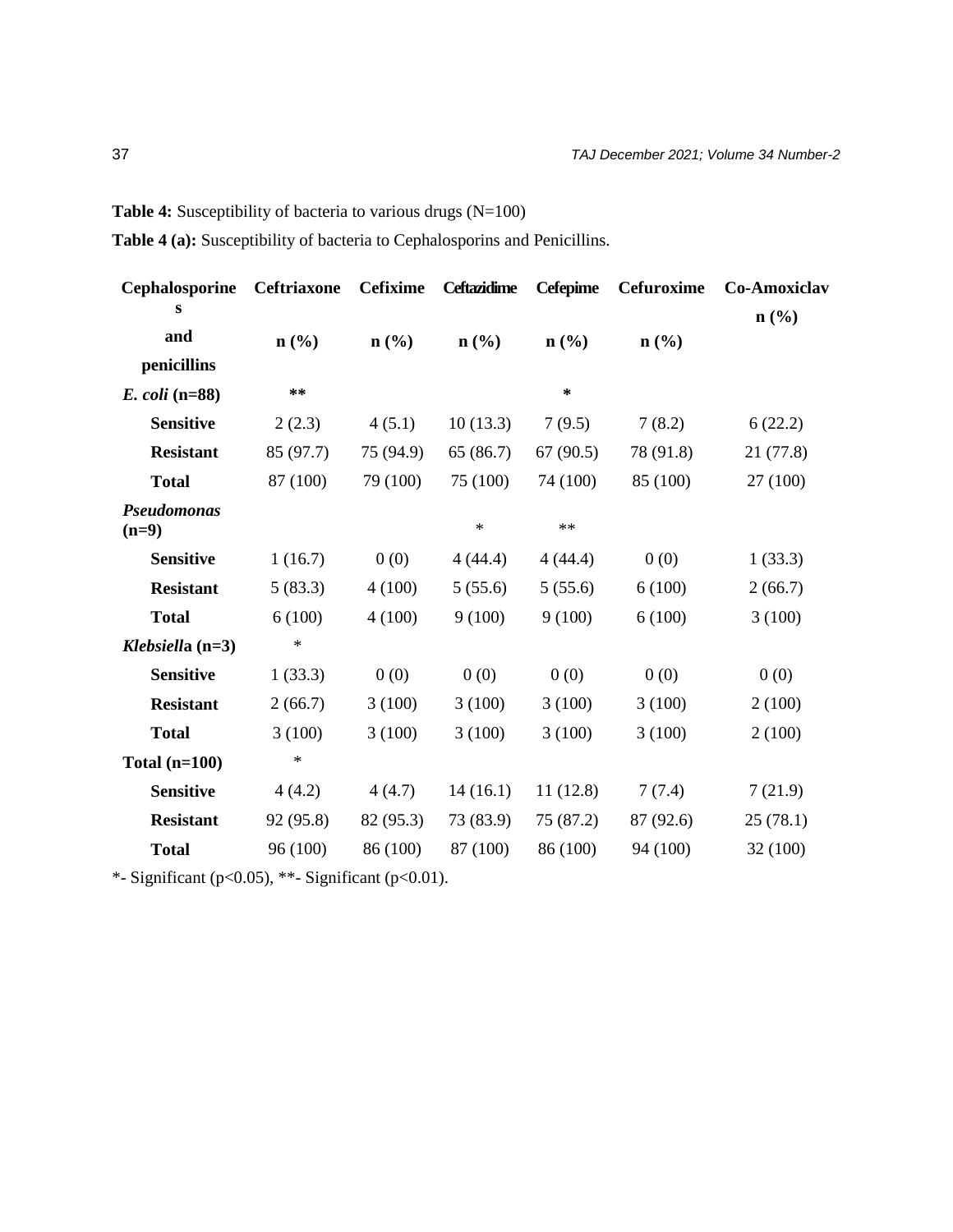| <b>Quinolones</b>                                                          | <b>Moxifloxacin</b> | Ciprofloxacin    | Levofloxacin     |
|----------------------------------------------------------------------------|---------------------|------------------|------------------|
|                                                                            | $\mathbf{n}(\%)$    | $\mathbf{n}(\%)$ | $\mathbf{n}(\%)$ |
| <i>E. coli</i> (n=88)                                                      |                     | ∗                | *                |
| <b>Sensitive</b>                                                           | 2(4.9)              | 20(23.3)         | 23(30.3)         |
| <b>Resistant</b>                                                           | 39(95.1)            | 66 (76.7)        | 53 (69.7)        |
| <b>Total</b>                                                               | 41 (100)            | 86 (100)         | 76 (100)         |
| Pseudomonas (n=9)                                                          |                     | $\ast\ast$       |                  |
| <b>Sensitive</b>                                                           | 0(0)                | 6(66.7)          | 5(62.5)          |
| <b>Resistant</b>                                                           | 6(100)              | 3(33.3)          | 3(37.5)          |
| <b>Total</b>                                                               | 6(100)              | 9(100)           | 8 (100)          |
| Klebsiella $(n=3)$                                                         |                     |                  |                  |
| <b>Sensitive</b>                                                           | 0(0)                | 1(33.3)          | 2(66.7)          |
| <b>Resistant</b>                                                           | 2(100)              | 2(66.7)          | 1(33.3)          |
| <b>Total</b>                                                               | 2(100)              | 3(100)           | 3(100)           |
| Total $(n=100)$                                                            |                     |                  |                  |
| <b>Sensitive</b>                                                           | 2(4.3)              | 27(27.6)         | 30(34.5)         |
| <b>Resistant</b>                                                           | 47 (95.7)           | 71 (72.4)        | 57(65.5)         |
| <b>Total</b><br>*- Significant ( $p<0.05$ ), **- Significant ( $p<0.01$ ). | 2(100)              | 98 (100)         | 87 (100)         |

# **Table 4 (b):** Susceptibility of bacteria to quinolones.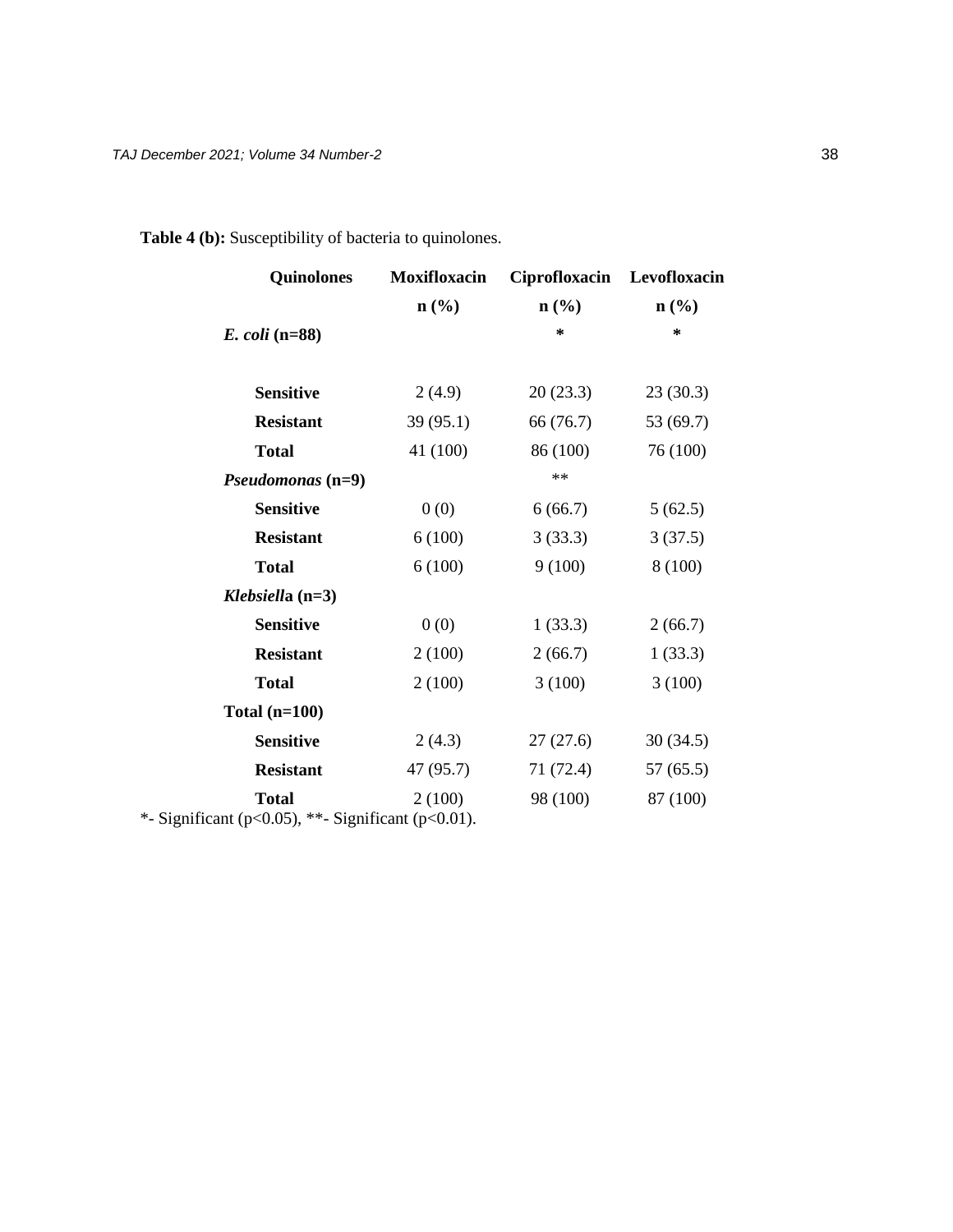| Others (a)             | <b>Imipene</b><br>$\mathbf m$ | <b>Meropene</b><br>m        | Piperacili<br>$n-$<br>tazobactu<br>$\mathbf m$ | <b>Tigecycli</b><br>ne      | Linezoli<br>$\mathbf d$     | Amikac<br>in     |
|------------------------|-------------------------------|-----------------------------|------------------------------------------------|-----------------------------|-----------------------------|------------------|
|                        | $n\left(\frac{0}{0}\right)$   | $n\left(\frac{0}{0}\right)$ | n(%)                                           | $n\left(\frac{9}{6}\right)$ | $n\left(\frac{0}{0}\right)$ | $\mathbf{n}(\%)$ |
| $E.$ coli (n=88)       |                               |                             |                                                | $\ast$                      |                             |                  |
| <b>Sensitive</b>       | 66 (86.8)                     | 56 (93.3)                   | 15(88.2)                                       | 10(71.4)                    | 0(0)                        | 38<br>(70.4)     |
| <b>Resistant</b>       | 10(13.2)                      | 4(6.7)                      | 2(11.8)                                        | 4(28.6)                     | 9(100)                      | 16<br>(29.6)     |
| <b>Total</b>           | 76 (100)                      | 60(100)                     | 16(100)                                        | 14(100)                     | 9(100)                      | 54 (100)         |
| Pseudomonas<br>$(n=9)$ |                               |                             |                                                | *                           |                             |                  |
| <b>Sensitive</b>       | 7(100)                        | 5(83.3)                     | 3(100)                                         | 0(0)                        | 0(0)                        | 5(83.3)          |
| <b>Resistant</b>       | 0(0)                          | 1(16.7)                     | 0(0)                                           | 4(100)                      | 1(100)                      | 1(16.7)          |
| <b>Total</b>           | 7(100)                        | 6(100)                      | 3(100)                                         | 4(100)                      | 1(100)                      | 6(100)           |
| Klebsiella $(n=3)$     |                               |                             |                                                |                             |                             |                  |
| <b>Sensitive</b>       | 1(100)                        | 3(100)                      |                                                |                             |                             | 2(66.7)          |
| <b>Resistant</b>       | 0(0)                          | 0(0)                        |                                                |                             |                             | 1(33.3)          |
| <b>Total</b>           | 1(100)                        | 3(100)                      |                                                |                             |                             | 3(100)           |
| Total $(n=100)$        |                               |                             |                                                |                             |                             |                  |
| <b>Sensitive</b>       | 74 (88.1)                     | 64 (92.8)                   | 18 (90.0)                                      | 10(55.6)                    | 0(0)                        | 45<br>(71.4)     |
| <b>Resistant</b>       | 10(11.9)                      | 5(7.2)                      | 2(10.0)                                        | 8(44.4)                     | 10(100)                     | 18<br>(28.6)     |
| <b>Total</b>           | 84 (100)                      | 69 (100)                    | 20 (100)                                       | 18 (100)                    | 10(100)                     | 63 (100)         |
|                        |                               |                             |                                                |                             |                             |                  |

**Table 4 (c)**: Susceptibility of bacteria to other antibiotics

\*- Significant (p<0.05), \*\*- Significant (p<0.01).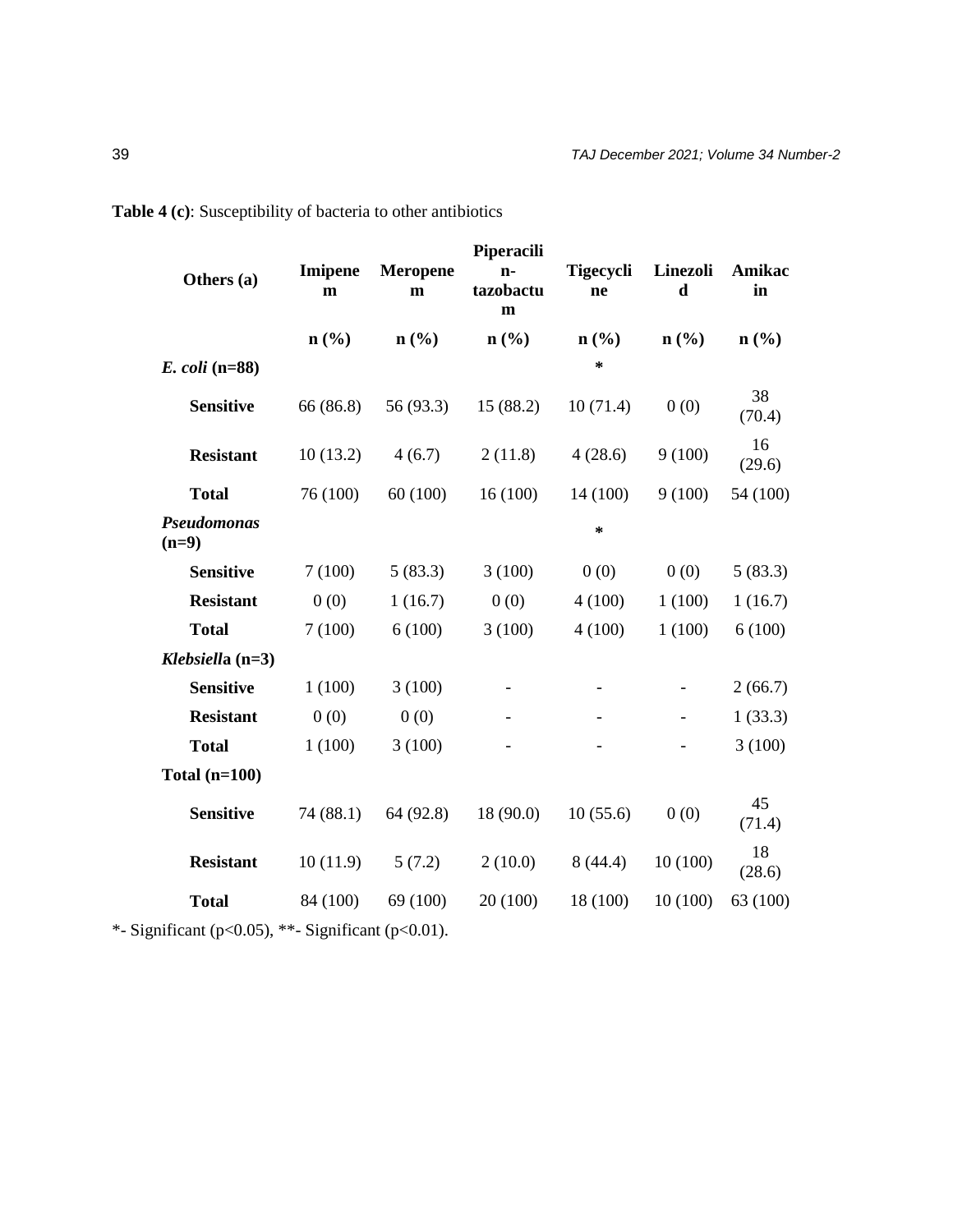| Others (b)                    | Azithromyc<br>in | $Co-$<br>trimoxazole        | Gentamy<br>cin              | Doxycycli<br>ne             | Nitrofuranto<br>in          |
|-------------------------------|------------------|-----------------------------|-----------------------------|-----------------------------|-----------------------------|
|                               | $\mathbf{n}(\%)$ | $n\left(\frac{0}{0}\right)$ | $n\left(\frac{6}{6}\right)$ | $n\left(\frac{9}{6}\right)$ | $n\left(\frac{0}{0}\right)$ |
| $E.$ coli (n=88)              |                  |                             |                             |                             |                             |
| <b>Sensitive</b>              | 17(38.6)         | 18 (29.0)                   | 35(48.6)                    | 24(41.4)                    | 45 (57.0)                   |
| <b>Resistant</b>              | 27(61.4)         | 44 (71.0)                   | 37(51.4)                    | 34(58.6)                    | 34 (43.0)                   |
| <b>Total</b>                  | 44 (100)         | 62(100)                     | 72 (100)                    | 58 (100)                    | 79 (100)                    |
| <b>Pseudomonas</b><br>$(n=9)$ |                  |                             |                             |                             |                             |
| <b>Sensitive</b>              | 1(33.3)          | 0(0)                        | 4(44.4)                     | $\overline{\phantom{a}}$    | 4(66.7)                     |
| <b>Resistant</b>              | 2(66.7)          | 8 (100)                     | 5(55.6)                     | $\overline{\phantom{a}}$    | 2(33.3)                     |
| <b>Total</b>                  | 3(100)           | 8(100)                      | 9(100)                      | $\overline{\phantom{0}}$    | 6(100)                      |
| Klebsiella $(n=3)$            |                  |                             |                             |                             |                             |
| <b>Sensitive</b>              | 0(0)             | 1(50.0)                     | 1(33.3)                     | 0(0)                        | 2(66.7)                     |
| <b>Resistant</b>              | 1(100)           | 1(50.0)                     | 2(66.7)                     | 2(100)                      | 1(33.3)                     |
| <b>Total</b>                  | 1(100)           | 2(100)                      | 3(100)                      | 2(100)                      | 3(100)                      |
| Total $(n=100)$               |                  |                             |                             |                             |                             |
| <b>Sensitive</b>              | 18 (37.5)        | 19(26.4)                    | 40(47.6)                    | 24(38.7)                    | 51 (58.0)                   |
| <b>Resistant</b>              | 30(62.5)         | 53 (73.6)                   | 44 (52.4)                   | 38 (61.3)                   | 37(42.0)                    |
| <b>Total</b>                  | 48 (100)         | 72 (100)                    | 84 (100)                    | 62(100)                     | 88 (100)                    |

**Table-4 (d):** Susceptibility of bacteria to other antibiotics

\*- Significant (p<0.05), \*\*- Significant (p<0.01)

## **Discussion**

UTI is a bacterial infection that can be encountered frequently in clinics, and APN is the most severe form of UTI. In our study, the mean age was  $48.60$  ( $\pm$ 12.28) years which is somewhat lower than Jang 2019 and Jeon 2019, but the age range was similar to our study.<sup>13,14</sup> Depending on reports, the ratio of male to female varies from 1:7 to 1:13.1  $8-10$ , and in our study prevalence of APN in male and female are almost equal. Diabetes was present in 50.0% of patients. The frequency of DM was very high in our patients as compared to other studies, which are around  $25\%$ .<sup>13</sup> As our study was done among hospitalized patients and diabetic

patients are more prone to develop complications of APN like septicemia and renal failure requiring hospitalization. So, the frequency of DM in hospitalized patients may be higher. Around 87% of patients developed renal failure in our study. Among them  $81.6\%$  (n=71) had AKI and 18.4%  $(n=16)$  had CKD. The frequency of renal failure both AKI and CKD among hospitalized patients was found to be higher compared to other studies. $13,14$ 

In our study, the total count of WBC was higher as compared to Jeon 2019. As the frequency of renal failure (mainly AKI) is higher in hospitalized patients recruited in our study, mean serum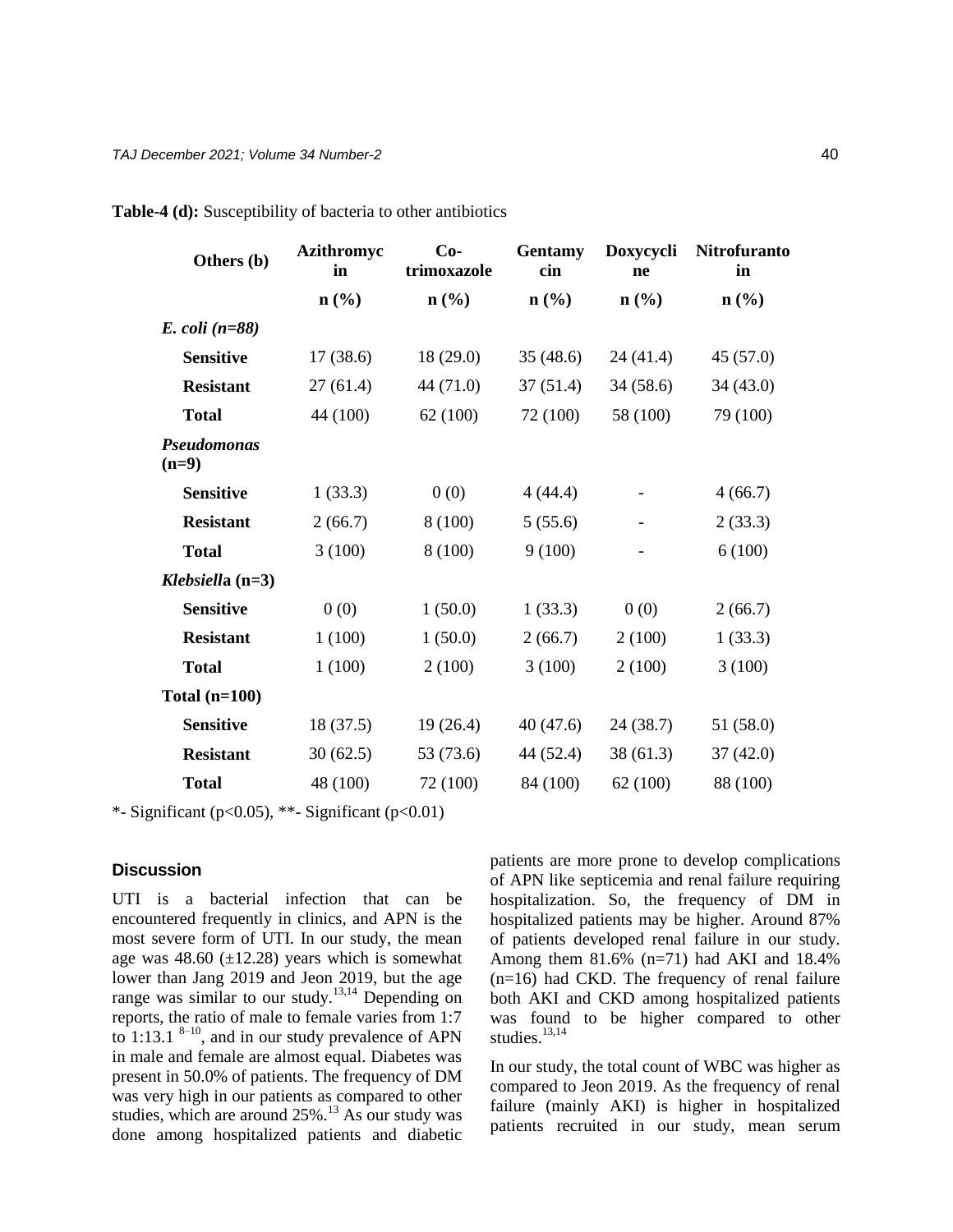creatinine (4.59  $\pm$ 4.69 mg/dl) was also very high in our study as compared to Jeon et al. $14$  High leukocyte count and high serum creatinine may be due to the reason that patients without septicemia or renal failure are less likely to be admitted in a resource-poor setting like RMCH. As for causative microorganisms, *E. coli* accounted for 83% and is in agreement with previous reports.<sup>15,16,17</sup>

The rate of antibiotic resistance is high among uropathogens. The frequency of resistance to antibiotics is directly linked to irrational use of antibiotics and also inadequate dose and duration. Treatment of UTI is often started empirically, and therapy is based on information determined from the antimicrobial sensitivity pattern of the urinary tract pathogens in a given community.<sup>11,12</sup> Now a day's more and more drug-resistant strains of uropathogens have been isolated in patients with APN admitted to hospital than before. Ongoing research on the susceptibility pattern of uropathogens is necessary for the precise choice of empirical antibiotic therapy.

In other countries, it has been reported that antibiotic sensitivity for co-trimoxazole was 67- 83.2%, 78-98.1% for ciprofloxacin, and 25-82.3% for ampicillin.18–20 In South Asia, Min et al. reported that antibiotic sensitivity for ampicillin was 13.2%, to co-trimoxazole 44.7%, to ciprofloxacin 86.5%, and to amikacin 98.3%. According to our study and previous studies reported in Bangladesh, we found that the antibiotic resistance to co-trimoxazole is higher than that of western countries.<sup>17</sup> In this study, sensitivity to co-trimoxazole, amikacin, and ciprofloxacin was 23.3%, 69.8%, and 26.0%, respectively. Overall sensitivity to nitrofurantoin was 57%. The high sensitivity of E.coli for fluoroquinolones was observed by Shalini et al.  $21$ and other studies  $22,23$ , but it was low for ciprofloxacin (27.6%), levofloxacin (34.5%), and moxifloxacin (4.1%) in our study. Jang et al. also found low sensitivity to fluoroquinolone (23%) and co-trimoxazole (32%). The study has shown low sensitivity to aminoglycoside (21%), but in our study, increasing sensitivity to less-used antibiotics such as gentamicin (47.6%) and doxycycline  $(40.0\%)$  was observed.<sup>13</sup> Poor

sensitivity of all types of uropathogens were observed to cephalosporins (4.2-16.1%), and this finding is consistent with other studies (15%). In most cases, *E. coli* was found to be sensitive to meropenem, imipenem, piperacillin-tazobactam, nitrofurantoin, and amikacin. In comparison, *pseudomonas* was found to be sensitive to ciprofloxacin, gentamycin, ceftazidime, and cefepime. Overall, 95.8% of bacterial isolates were found to be resistant to ceftriaxone, 95.3% to cefixime, 83.9% to ceftazidime, 87.2% to cefepime, and 92.6% to cefuroxime. Other antibiotics against which more resistance was observed are- moxifloxacin (95.7%) and linezolid (100%).

#### **Conclusion**

Resistance to antibiotics shows a trend on the rise; hence, antibiotic stewardship is required. Particularly, antibiotics resistance to cephalosporines is high, and the sensitivity is on the decrease with time. Therefore, their selection as first-line drugs should be reconsidered.

#### **References**

- 1. Ronald AR, Nicolle LE, Stamm E, et al. Urinary tract infection in adults: research priorities and strategies. Int J Antimicrob Agents. 2001;17(4):343-348.
- 2. Barii Z. Urinary tract infections in South Croatia: aetiology and antimicrobial resistance. Int J Antimicrob Agents. 2003;22:61-64.
- 3. Bass PF, Jarvis JA, Mitchell CK. Urinary tract infections. Prim Care. 2003;30(1):41-61
- 4. Bergeron MG. Treatment of pyelonephritis in adults. Med Clin North Am. 1995;79(3):619-649.
- 5. Hooton TM, Stamm WE. Diagnosis and treatment of uncomplicated urinary tract infection. Infect Dis Clin North Am. 1997;11(3):551-581.
- 6. Foxman B, Klemstine KL, Brown PD. Acute pyelonephritis in US hospitals in 1997. Ann Epidemiol. 2003;13(2):144-150.
- 7. Gilstrap LC, Ramin SM. Urinary tract infections during pregnancy. Obstet Gynecol Clin North Am. 2001;28(3):581-591.